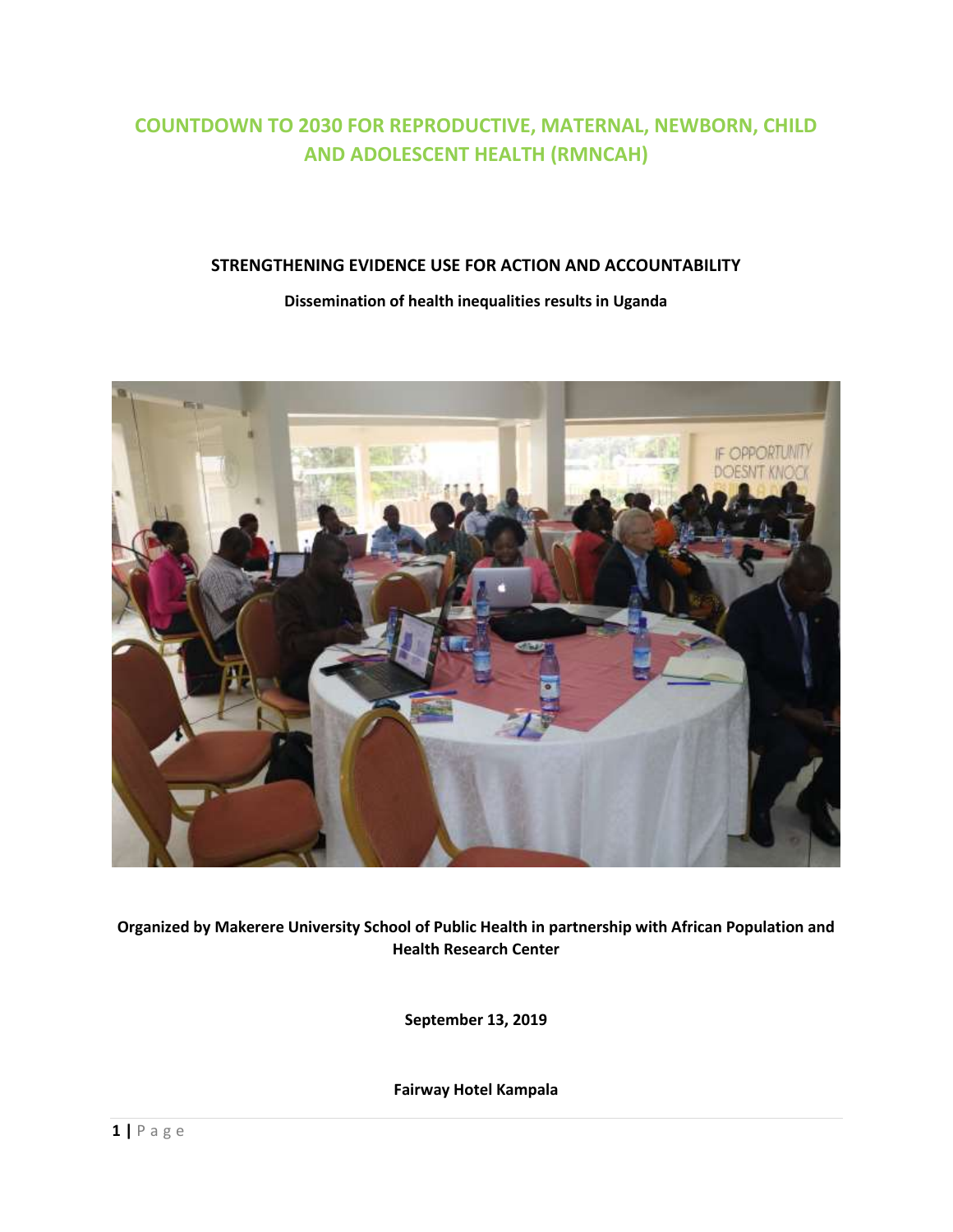# **TABLE OF CONTENTS**

| Opening remarks: Prof Peter Waiswa-MakSPH, Ms. Lynette Kamau-APHRC and Dr. Grace Murindwa- |  |
|--------------------------------------------------------------------------------------------|--|
|                                                                                            |  |
|                                                                                            |  |
|                                                                                            |  |
|                                                                                            |  |
|                                                                                            |  |
|                                                                                            |  |
|                                                                                            |  |
|                                                                                            |  |
|                                                                                            |  |
|                                                                                            |  |
|                                                                                            |  |
|                                                                                            |  |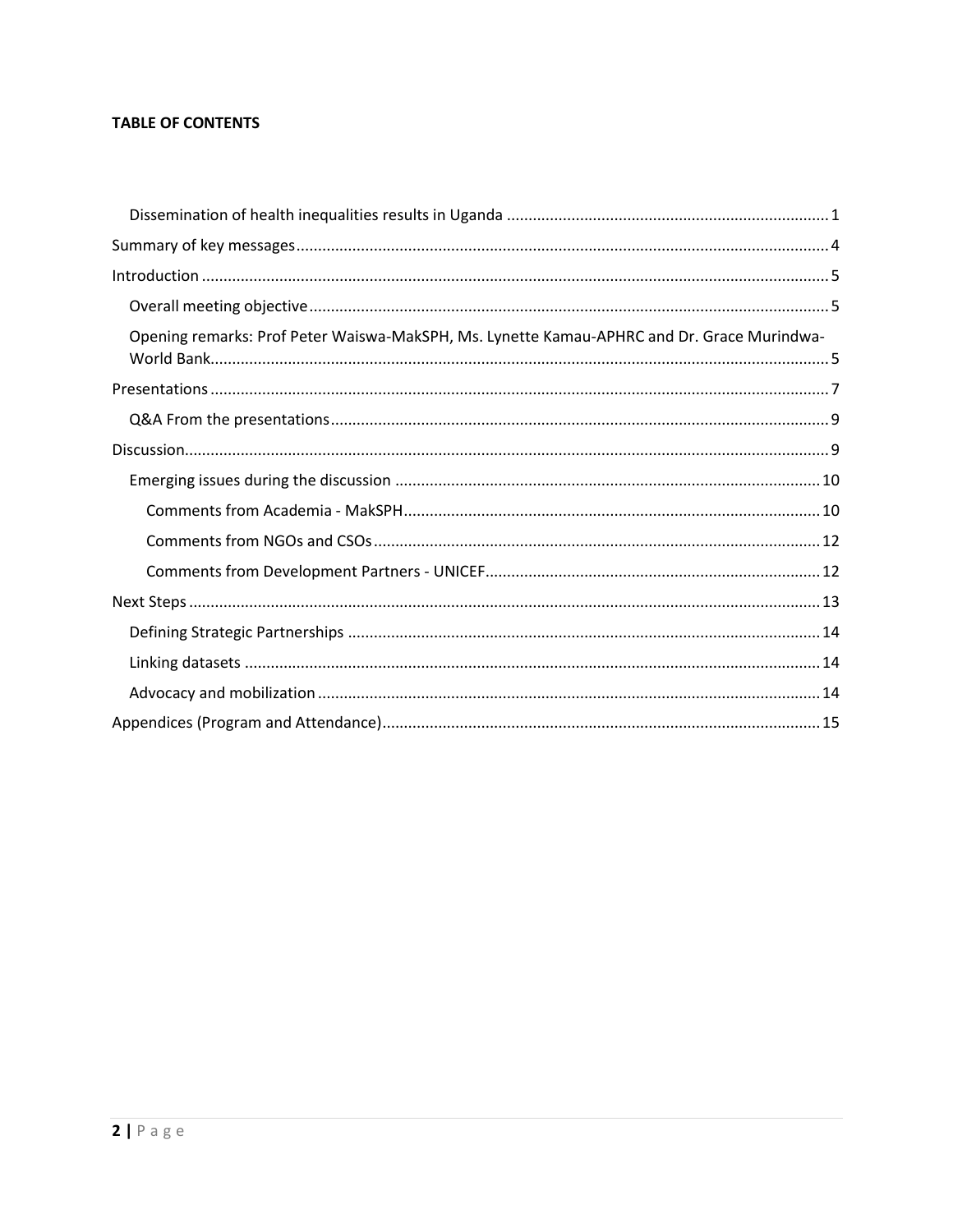# **Acronyms**

| <b>APHRC</b>  | Africa Population and Health Research Centre          |  |  |
|---------------|-------------------------------------------------------|--|--|
| <b>MNH</b>    | Maternal Newborn Health                               |  |  |
| <b>MakSPH</b> | Makerere University School of Public Health           |  |  |
| <b>SDGs</b>   | Sustainable Development Goals                         |  |  |
| <b>UNICEF</b> | United Nations Children's Emergency Fund              |  |  |
| <b>RMNCAH</b> | Reproductive Maternal Newborn Child Adolescent Health |  |  |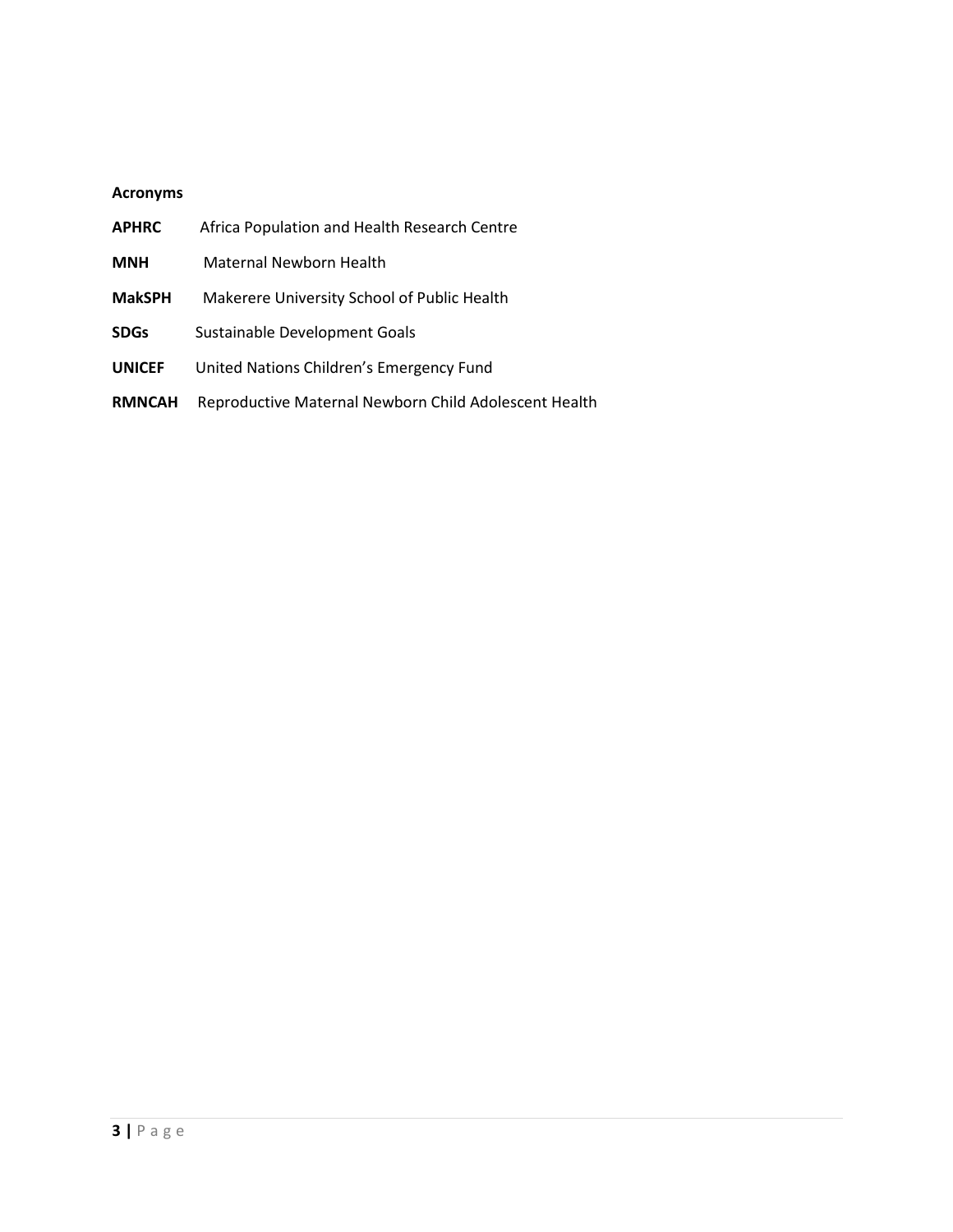# <span id="page-3-0"></span>**Summary of key messages**

- There are sizeable inequality gaps by region, residence and socioeconomic status/wealth though inequalities in Uganda have generally reduced over time.
- Despite progress, important inequalities persist and need to be addressed to achieve the Sustainable Development Goal of "*Leaving no one behind".*
- Uganda needs to develop a national policy and strategy for urban health care delivery with special attention to the urban poor.
- Uganda should strengthen implementation of comprehensive preventive and clinical services.
- There is a need to embed a strong learning element in implementation of national health programmes.
- There is need to complement surveys with qualitative studies to understand the factors behind the statistics.
- Data literacy capacity strengthening is required to help intermediaries such as the media and implementers to understand it and communicate it simply to policy makers.
- More dissemination of the equity analysis findings should be done with more strategic audiences.



*Dr Flavia Mpanga (UNICEF), Dr Jesca Nsungwa (MoH), Prof Peter Waiswa (MakSPH) and Dr Imelda Namagembe (AOGU) chatting after the dissemination*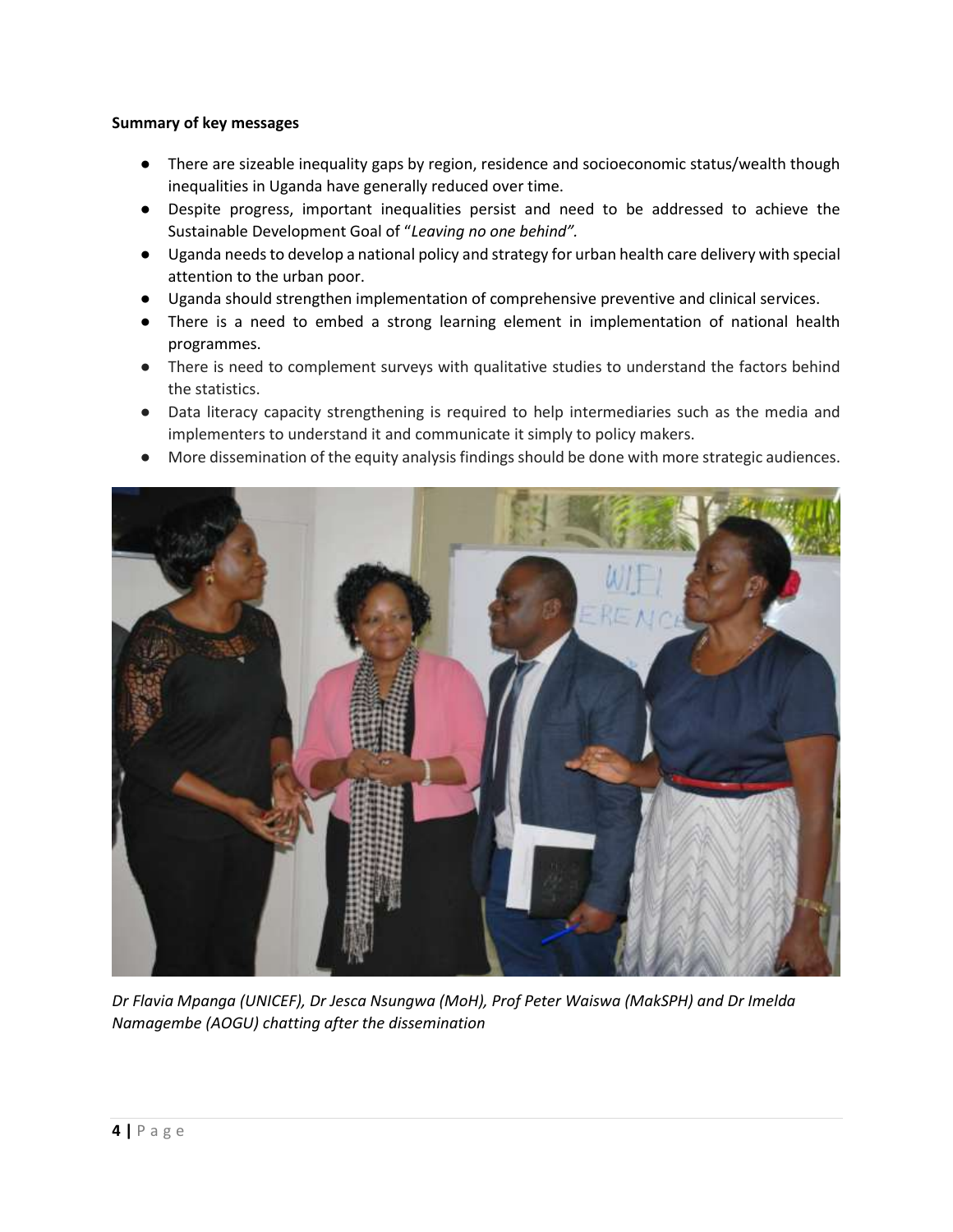#### <span id="page-4-0"></span>**Introduction**

The countdown to 2030 for Women's, children's and adolescent's health is a multi-institutional partnership aiming to accelerate momentum to achieve the Sustainable Development Goals (SGDs) around ending preventable maternal, newborn and child deaths. In this regard, Makerere University School of Public Health in partnership with African Population and Health Research Center (APHRC) held a dissemination event on September 13<sup>th</sup> 2019 at Fairway Hotel Kampala aiming at sharing evidence and lessons learnt – and defining the focus of the future priority analysis from the countdown 2030 initiative for reproductive, maternal, newborn, child and adolescent health (RMNCAH) in Uganda to inform government decision making.

The event brought together 56 people from different disciplines including researchers, representatives of professional bodies/associations, representatives from the civil society organizations, media and most importantly development partners including the World Bank and UNICEF.

This is event was held after 3 successful analysis workshops held in sequence; *July, 2017, July 2018 and November 2018*. The preceding sections present what transpired in the dissemination meeting as per the event's program (see appendices section).

## <span id="page-4-1"></span>**Overall meeting objective**

To share evidence as well as lessons learned and defining the focus of future priority analysis from the Countdown to 2030 Initiative for Reproductive, Maternal, Newborn, Child and Adolescent Health in Uganda to inform governmental decision making.

# <span id="page-4-2"></span>**Opening remarks: Prof Peter Waiswa-MakSPH, Ms. Lynette Kamau-APHRC and Dr. Grace Murindwa-World Bank**

There were overall remarks given by the institutions' representatives and they mainly shared why the event was happening and the different categories of people were invited to participate. Further, a brief on the Countdown to 2030 was shared.

Prof. Waiswa the team lead at the MakSPH Centre of Excellence for Maternal Newborn and Child Health kicked off the event by sharing that the meeting was happening because there was a need to show equity based analysis of Uganda's progress in maternal, newborn and child health and that the participants main role in this was to guide the Countdown to 2030 team on identifying the priority focus for future analysis.

Supplementary to Peter's submission, Ms. Kamau from APHRC shared a brief background on the countdown to 2030 initiative, the partners involved, the overall goal which is strengthening evidence for action, the global achievements for countdown to 2030 and the main focus of paying close attention to inequalities and share what's happening by providing insightful analysis. Further information is available in a power point presentation accessed via *[https://www.mnh.musph.ac.ug/issues-briefs/.](https://www.mnh.musph.ac.ug/issues-briefs/)*

Dr. Grace Murindwa, from The World Bank and GFF portfolio manager, re-echoed the urgency to pay close attention to the Maternal Newborn Health (MNH) conditions in Uganda because they are alarming and as development partners they are greatly concerned. Dr. Murindwa mentioned that they were impressed by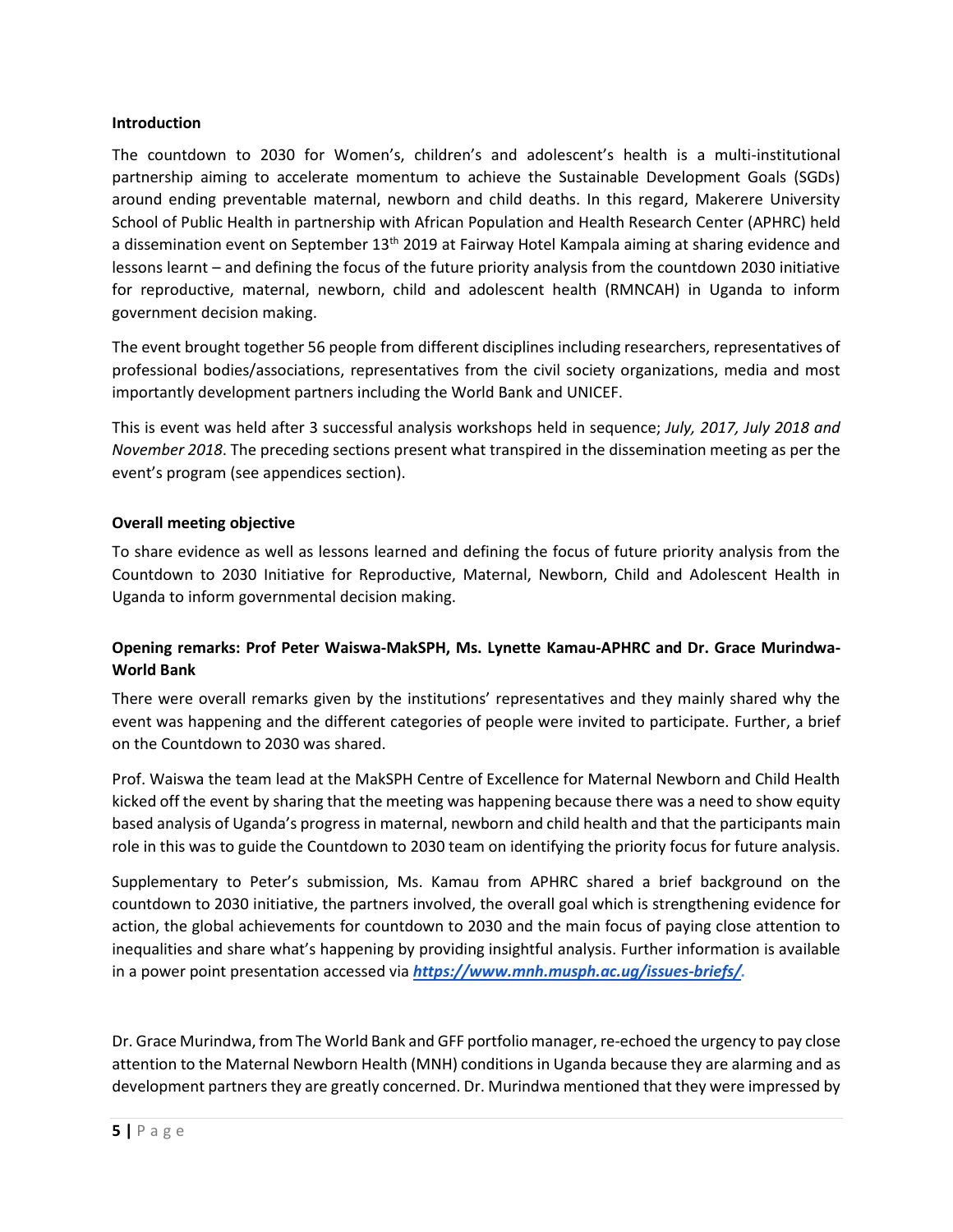the reductions in maternal mortality rates. He called upon the participants to work together with the government and the different development partners to mobilize resources to end issues concerning maternal and newborn health.

Additionally, Dr. Murindwa shared approaches on how to raise resources including countries focusing on cost effective issues, aiming at raising substantial resources locally and internationally, look at how we (Uganda) can transition to sustainable financing for MNH and track progress in whatever is being done. He mentioned that data analysis is very key and important to give us a picture on the progress. Therefore, there is a great need for doing it continuously.



Dr. Grace Murindwa - *GFF portfolio manager, World Bank*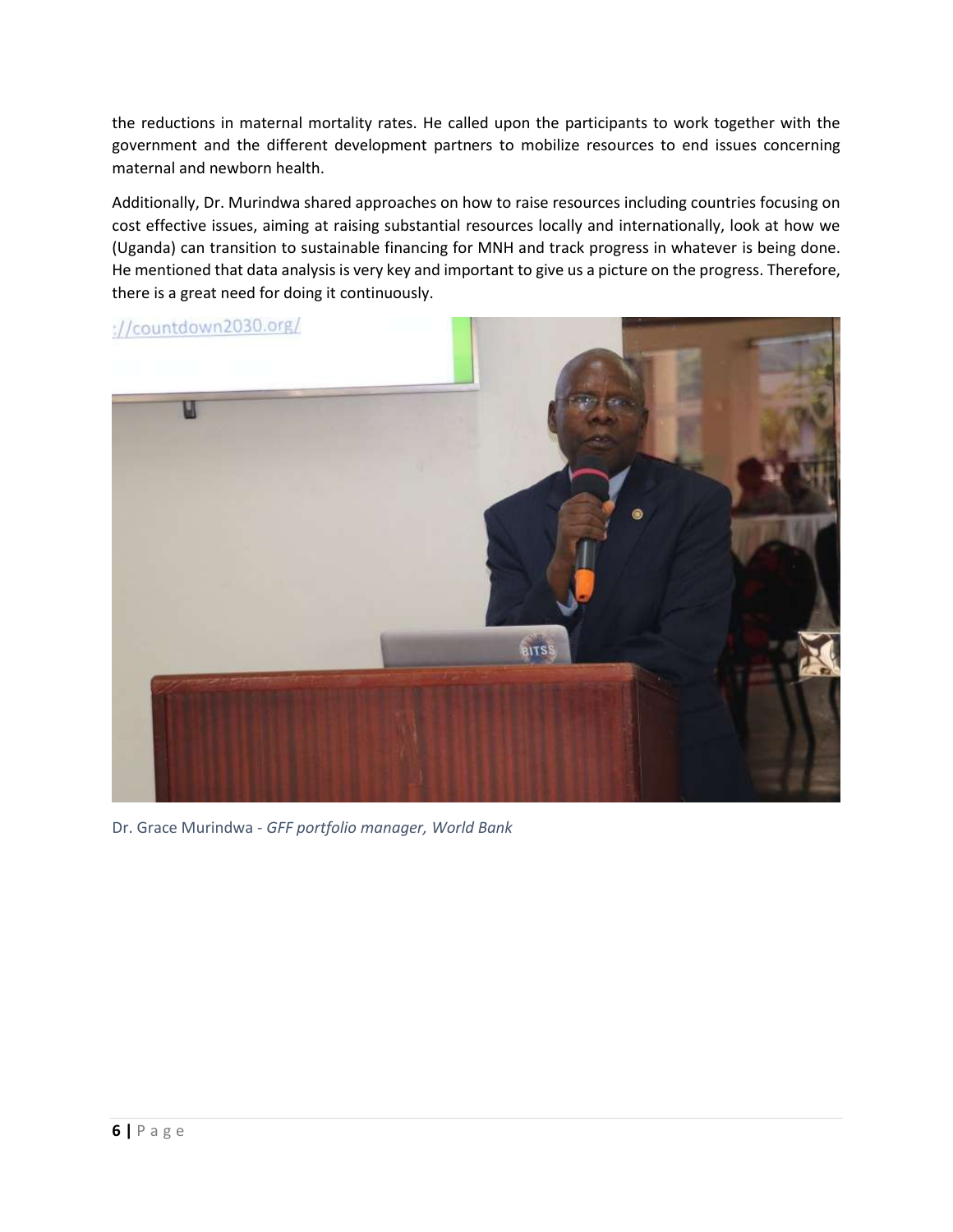# <span id="page-6-0"></span>**Presentations**

Presentations on methods and results were made by the Countdown to 2030 focal persons from Makerere University School of Public Health – Ms. Geraldine Agirembabazi - *Biostatistician and lead data analyst* on this project, and Prof. Peter Waiswa - *Principal Investigator and Team lead.* This presentation showed the rationale for this analysis, the methods used, key findings and recommendations.



*Ms. Geraldine Agirembabazi – Presenting the methods that were used in the analysis*

According to this presentation, Countdown to 2030 initiative is a joint effort among organizations globally tracking progress of the different countries in attaining the Sustainable Development Goals (SDGs). In Uganda its MakSPH through the Center of Excellence for Maternal Newborn and Child Health, APHRC, and MoH that are championing the tracking process focusing on RMNCAH working towards attaining ending all preventable maternal, newborn and child deaths by 2030.

The analysis was done in order to guide responsive policy and planning for accelerating progress towards ending preventable maternal and child deaths, regardless of where they live or their ability to pay.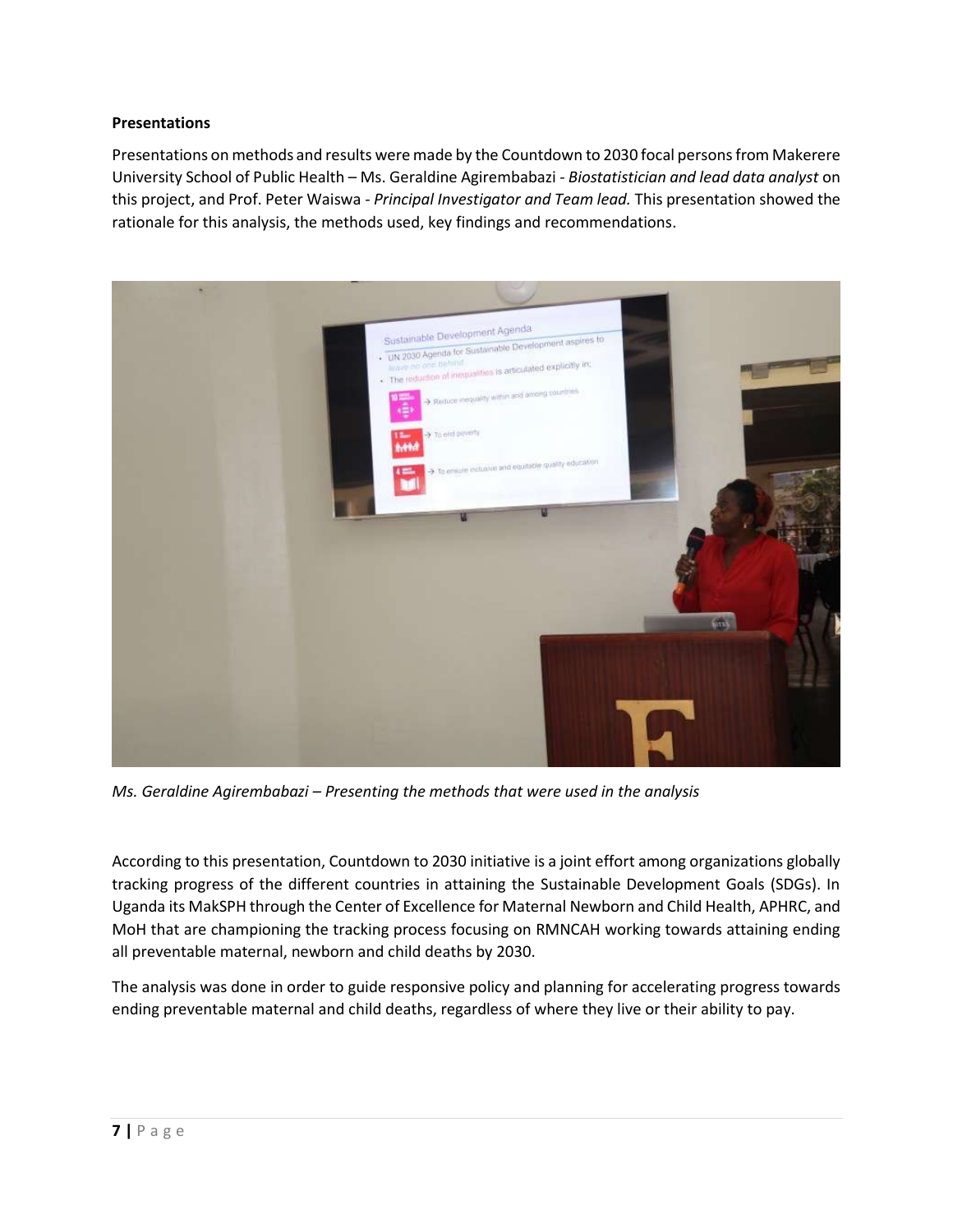# Meaning ...

The progressive realization of UHC is tracked through health inequality assessment/monitoring:



*Extracted from the meeting presentation on methods, findings and recommendations by G & P.*

The team conducted a desk review on health equity and inequality monitoring. The data was sourced from *UDHS 1991, 1996, 2001, 2006, 2011, 2016 and Mortality estimations from the United Nations Inter-Agency Group for Child Mortality Estimation (UN-IGME)* respectively*.* Using indicators like; Under-5 mortality (U5MR), and Coverage (Composite Coverage Index-CCI). The stratifiers included residence, wealth and geographical locations (15 regions). Equiplots were used to show the changes over time and the inequality was measured using the difference and ratio.

• The key findings from the study showed *inequalities by sub-region, inequalities by wealth, inequalities by residence* that mainly presented the "extremes" and projecting the poor as greatly disadvantaged compared to the wealthy people. Despite, these "extremes", there was good progress over the years and this was reported as a result of a joint effort from the government and all the development stakeholders. The presenters went further to share concerns and conclusions on how resources are diverted to worse off regions or people when some regions are operating on margins with high risk of falling back to vulnerability which led the presentation into recommendations below.

## **Recommendations**

- i. *Developing a national policy and strategy for urban health care delivery with special attention for the urban poor or slum dwellers which requires designing an Urban Primary Health Care strategy that addresses the urban context.*
- ii. *Uganda should strengthen implementation of comprehensive preventive and clinical services.*
- iii. *Embed a strong learning element in implementation of national health programs.*

Further information is available in a power point presentation accessible via *<https://www.mnh.musph.ac.ug/issues-briefs/>*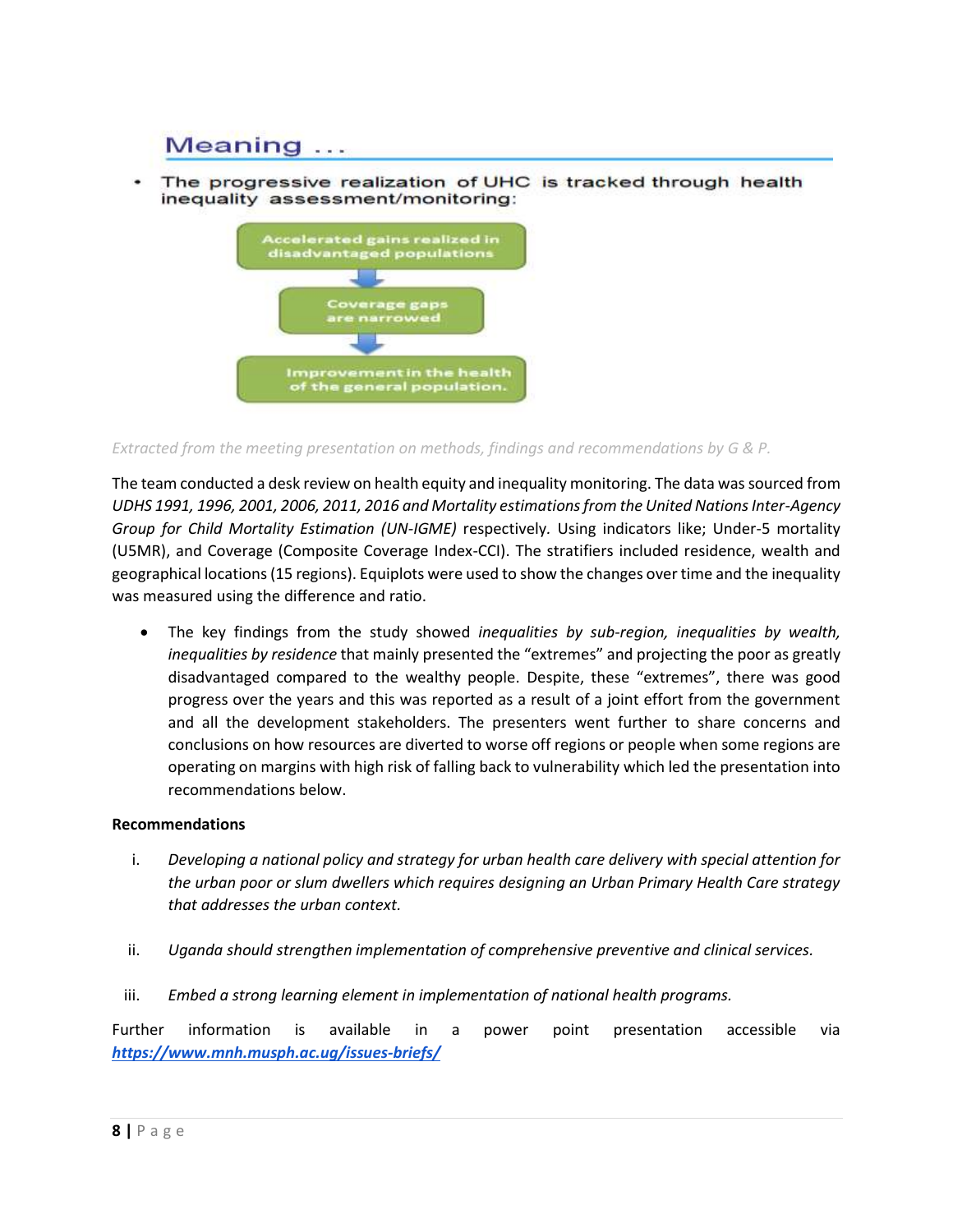# <span id="page-8-0"></span>**Q&A From the presentations**

The presentation was well received by the audience and attracted lots of comments, questions and suggestions. How some of the questions captured included the following;

- 1. Why didn't the researchers also do the qualitative part to understand the reasons behind the statistics?
- 2. Why is hard to access Ministry of Health data especially the DHIS2 data yet when foreigners come in, they are just given the logins?
- 3. What lessons can regions that are performing poorly learn from those that are performing well?
- 4. What the definition of the "rich" group is as presented in surveys; are the possessions that they own the right indicators to use to get the outcomes we are looking for?
- 5. What are the reasons behind the low reduction rate of maternal mortality?
- 6. Aren't issues of data collection and reporting the reasons behind the poor results from the rural settings?
- 7. How can we simplify this data to be understood by media people and others who use data for programming?
- 8. How do we incorporate contextual factors such as culture when designing universal action plans?

# <span id="page-8-1"></span>**Discussion**

This was an integral part of the meeting because it brought the aim of gathering ideas of priority areas for future analysis. And as a stimulus the Director, Countdown to 2030 initiative Prof. Ties Boerma's presentation ignited the session with a presentation on future analysis by sharing *"what could be?".*



*Prof. Ties Boerma – Director, Countdown to 2030* presenting on future priorities for impact on equity in national strategies and plans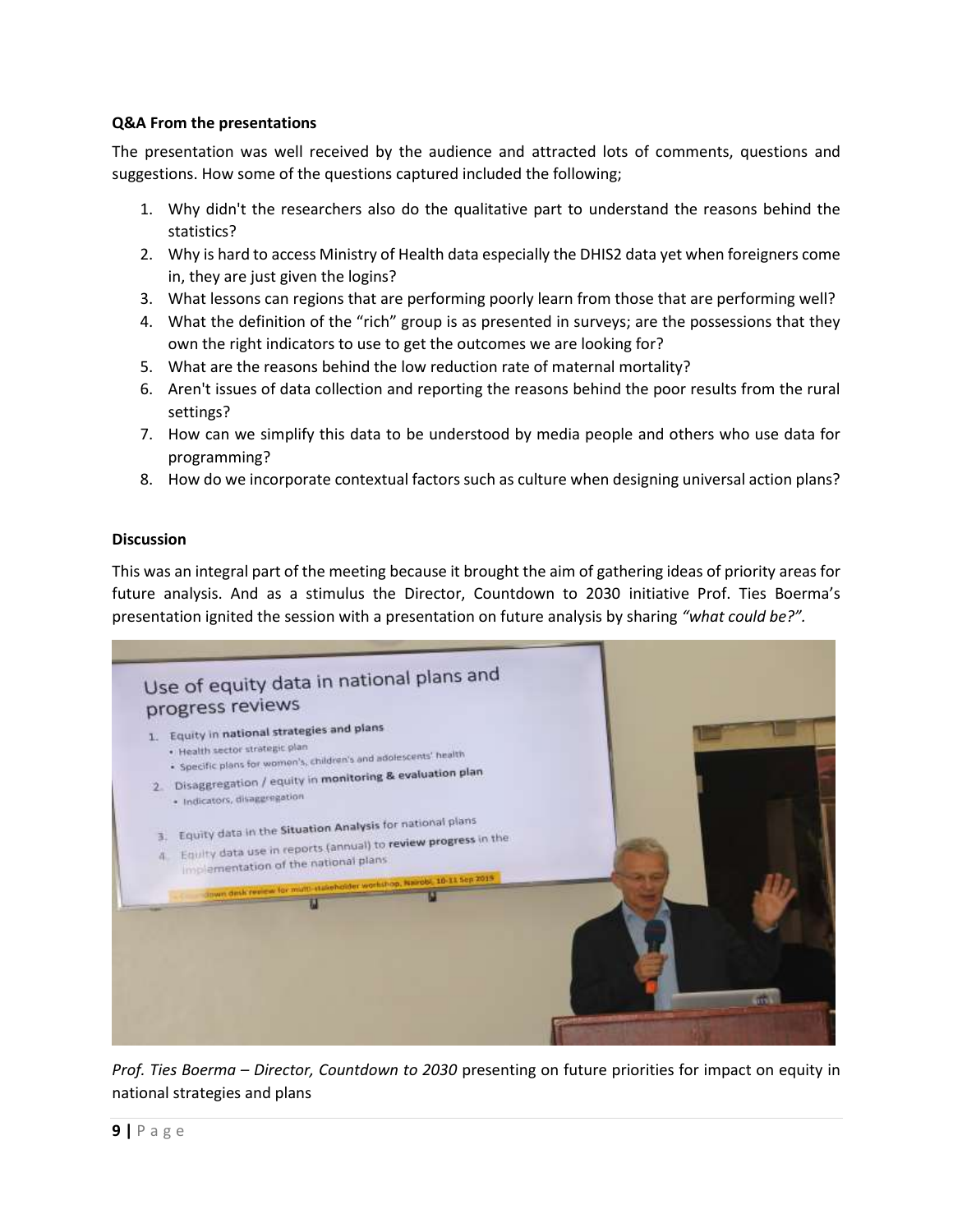Prof. Boerma's presentation focused on future priorities that would create an impact on equity in national strategies and plans, equity in monitoring and evaluation plans, equity data in situation analysis and equity data used in reports to review progress in the implementation. He recommended that in future, researchers should not only focus on the extremes of top - bottom but also look at the causal factors for why other regions are better than the neighboring regions. Furthermore, Prof. Ties shared that in between the extremes there is valuable information left out because of focusing on just which region is on top and which region is at the bottom.

Whilst concluding his submission, Prof Ties left the attendees with guiding questions that triggered a heated discussion in the meeting.

# **Box 1 shows the reflection questions from Prof. Boerma's presentation**

# *REFLECTION/DISCUSSION QUESTIONS*

- *1. Is this continuous engagement of an analysis focused collaboration useful?*
- *2. What is monitoring areas are priorities?*
- *3. Is the regular annual review necessary?*
- *4. How can research be an integral part of the monitoring and learning agenda? And how can it be funded?*

Further information is available in a power point presentation accessible via *<https://www.mnh.musph.ac.ug/issues-briefs/>.*

## <span id="page-9-0"></span>**Emerging issues during the discussion**

This session was participatory in nature where all the attendees had an equal opportunity to air out their opinions given the guiding questions, what was shared in the presentations and their personal experiences. This section is presents comments from the participants given their diverse intellect and interpretation of the presentations;

## <span id="page-9-1"></span>**Comments from Academia - MakSPH**

There is a need to explore the causative factors or the "why" element to explain the reasons behind the changes or no change at all as depicted by the statistics which surveys alone cannot answer. Thus, a need to use other sources of data including that goy using qualitative methods.

There are great opportunities to carry out further research and government has shown commitment and interest in the field by issuing a Knowledge Translation (KT) grant. So, it is with a scope of work for the researchers to identify learning areas and focus on those ones.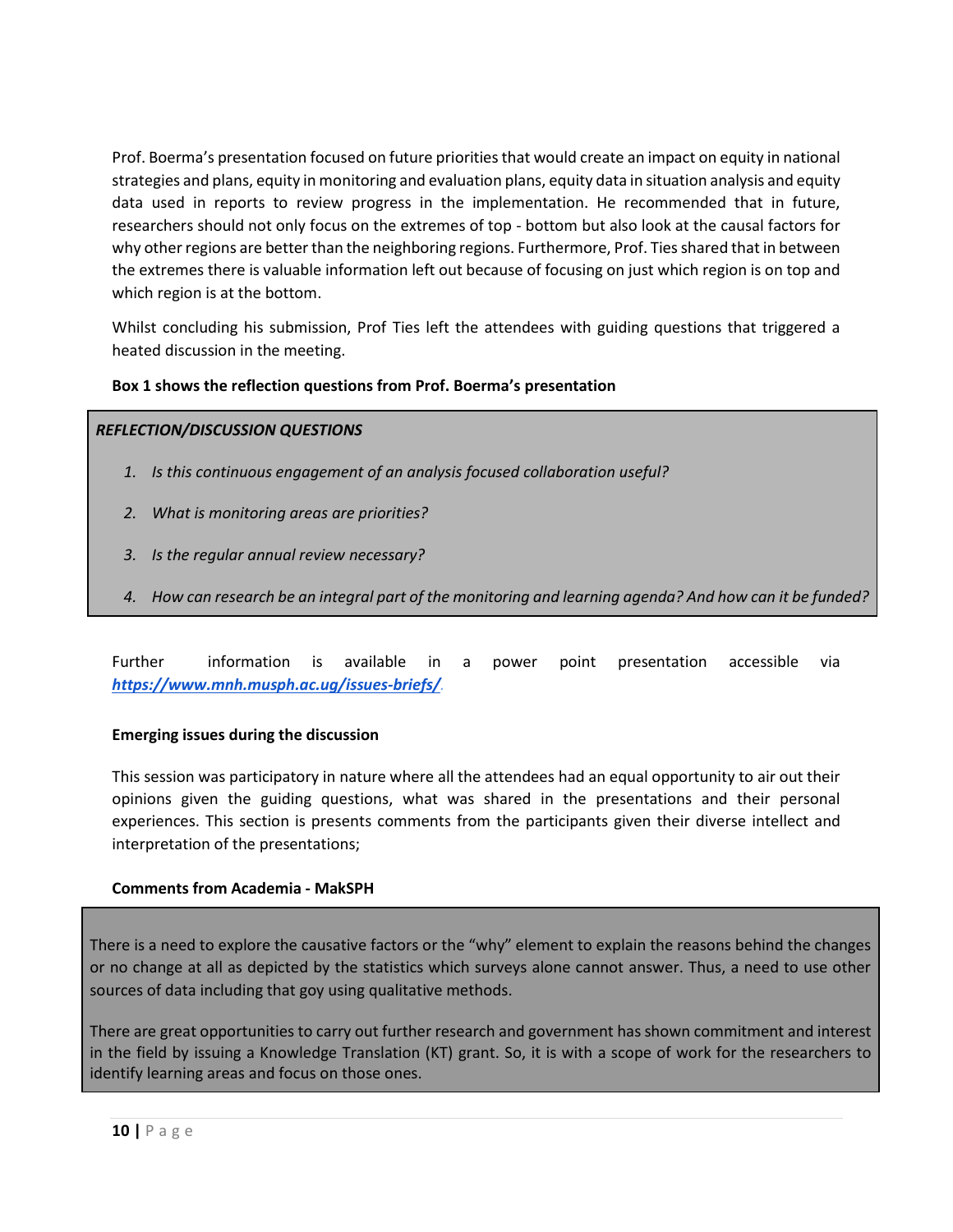The positive trajectory betrayed by statistics is always different from the general pulse of the population, which is always painting a bleak picture of the situation.

There is need to pay attention to data quality gaps such as incomplete reporting or entering wrong data which may be the reason for the variances in the performance of the different areas. This needs to be ruled out.

Care needs to be taken not to assume that Kampala metropolitan being largely urban and having higher institutions of learning, has equally knowledgeable people especially when it comes to issues of maternal and newborn practices.

Precaution needs to be taken while describing the "rich" and "poor" because sometimes seasonal or temporal factors can make one rich or poor.

There is a willingness to support and work with different organizations as public universities and make plans for regular analysis.

There is need for structuring the research agenda and this is the role of universities (academia).

Principal investigators and other researchers need to make use of the graduate students and make sure as colleagues, interest these students in the government agenda.

As a way of encouraging and retaining innovative young academics there's need for proper compensation to avoid losing them to the world and in the long run come out as competitors.

# **Suggested areas for future analysis;**

There is a lot of good work done in analysis, however the results are limited to one side because they do not show how cultures have changed quantitatively.

Show how much is needed to put in a particular intervention (make the analysis actionable) to interest the development partners.

Relate service delivery to the systems.

After the analysis, show how best the government can be guided to curb the issues identified because the media has misled yet the analysis shows lots of hope.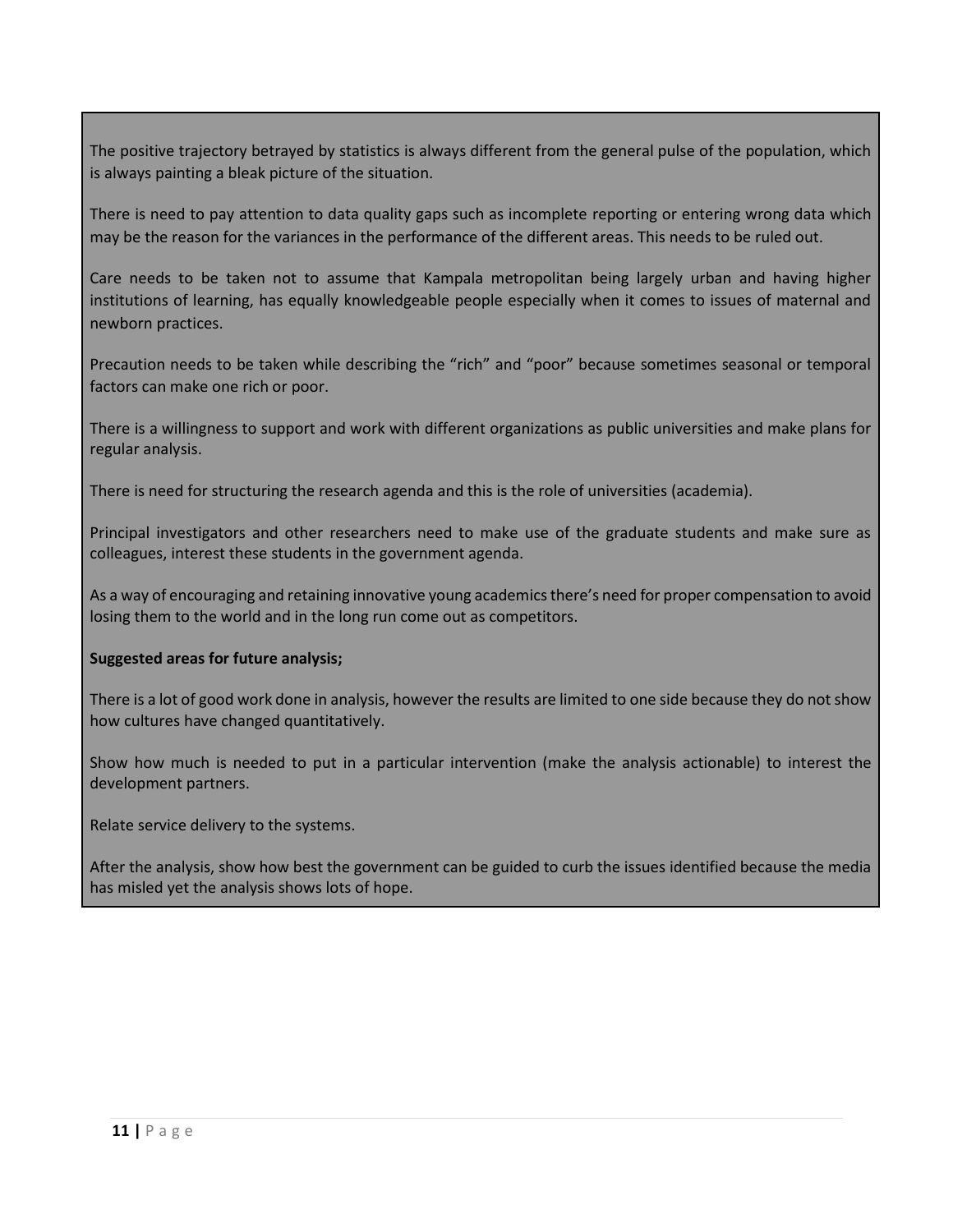# <span id="page-11-0"></span>**Comments from NGOs and CSOs**

There is a great need to include the "citizen's voice" not presenting just the surveys

A lot needs to be done to enhance data usage in policy and programming, hence the need for data literacy efforts among the different consumers of data. However, it was noted that data uptake also needed to take into consideration the contextual factors including people's cultures. The data should be understood by all audiences not just fellow researchers - find easy terminologies

There is need to identify critical events bring together policy makers and the data should be shared in these symposiums.

The improvements that have happened are not communicated well by the Ministry of Health and the situation is even made worse by data illiteracy by among others, media practitioners who are meant to be intermediaries linking Government/ researchers with the general population.

Always have put data in a digital accessible format.

While outcome data was important to start with, how do we move from this to understand the meanings of these changes? This, a participant thought, was the only way of guiding "purposeful action and where to act" in terms of influencing practice and policy by the respective stakeholders in the space of RMNCAH. Like, fully utilize the available platforms like the parliament not an event where you invite one or two MPs.

Issues of the disabled were not felt by representatives from the national union of disabled persons of Uganda. For example, they needed to know whether delivery facilities were sensitive to the needs of persons with disability. Thy cited the example of PWDs requiring delivery beds which are suitable for them.

## <span id="page-11-1"></span>**Comments from Development Partners - UNICEF**

There is need to disseminate to as many stakeholders as possible in order to attract their attention.

There's a great for conducting action research and not doing research and just leave the data laying on paper.

Increased investment in areas that require support and shifting these resources from the ones doing marginally well is wrong. There is need to invest equitably and it is research to guide this.

More research is needed in informal settlements because a lot goes unnoticed.

Stop looking at RMNCAH as a health issue yet it is a right and most of the people are not aware that this is there right.

There is need to have an accountability mechanism by finding a way of measuring progress in the community in a timely manner and drawing parameters of how communities work.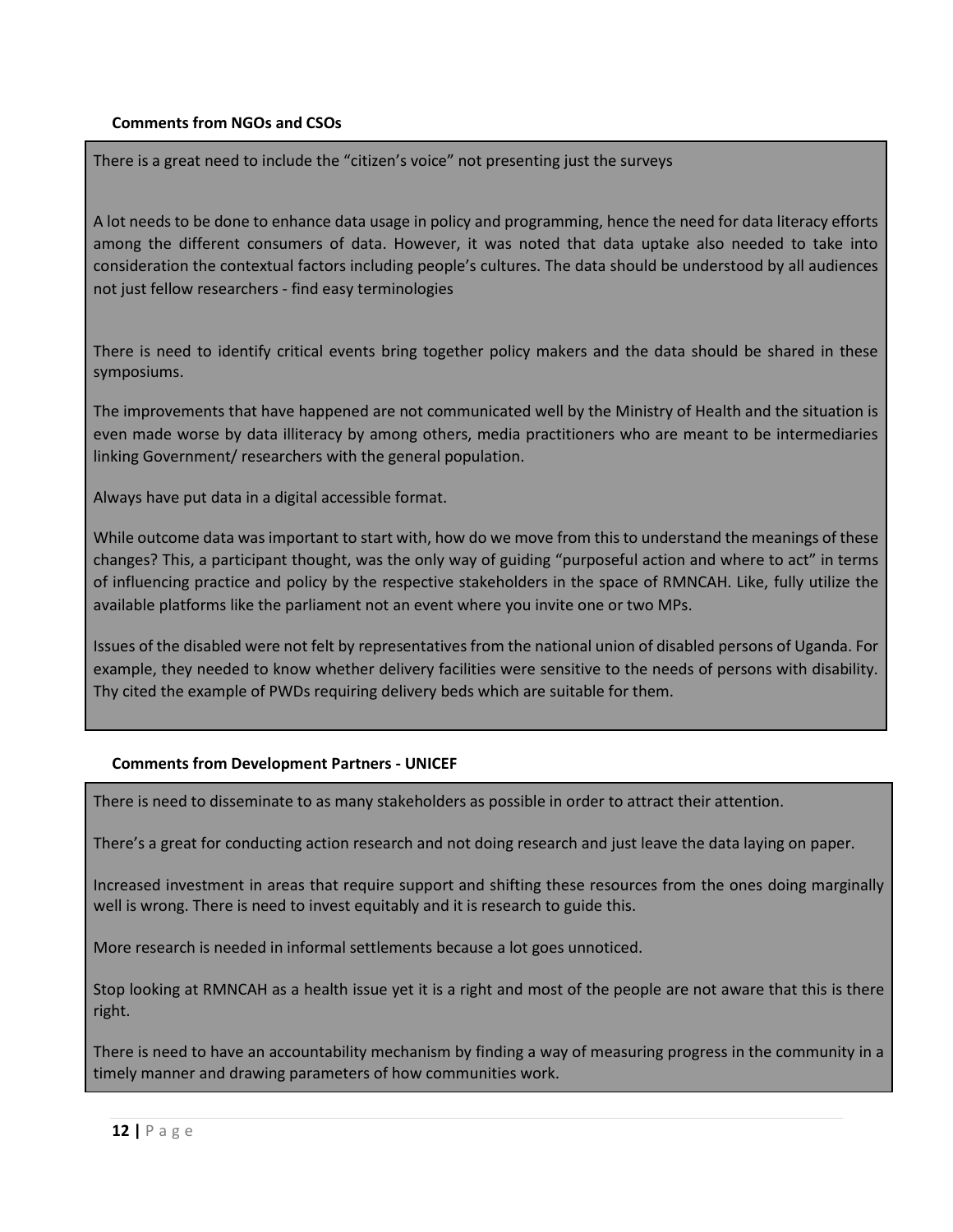#### <span id="page-12-0"></span>**Next Steps**

- Make more presentations of the analysis findings as suggested by the most senior Health ministry official present at the meeting. Suggested audiences are ministry top management, development partners and at subnational level especially in the poor performing districts
- Create synergies with ongoing work in the informal settlements of Kampala City and explore possible analysis
- Explore possible ways of working with the MoH and GFF to make use of the research funds to conduct further work.
- Continue with further analysis using routine data



# **Closing Remarks**

*Dr. Jesca Nsungwa-Sabiiti, Acting Commissioner for Community Health at Ministry of Health, Uganda*

*"I am glad that I attended because I had other meetings but prioritized this one. We have had good discussions and a good audience."*

In a special way she thanked Prof Ties Boerma who she said she first met in the early 2000s when he was doing HIV/AIDS related work and hoped he could do the same for maternal and child health. And this wish came true when she received an invitation signed by Prof Boerma around 2012 to do some work around mortality. She noted that the RMNCAH fraternity was now privileged to have Prof Boerma on board and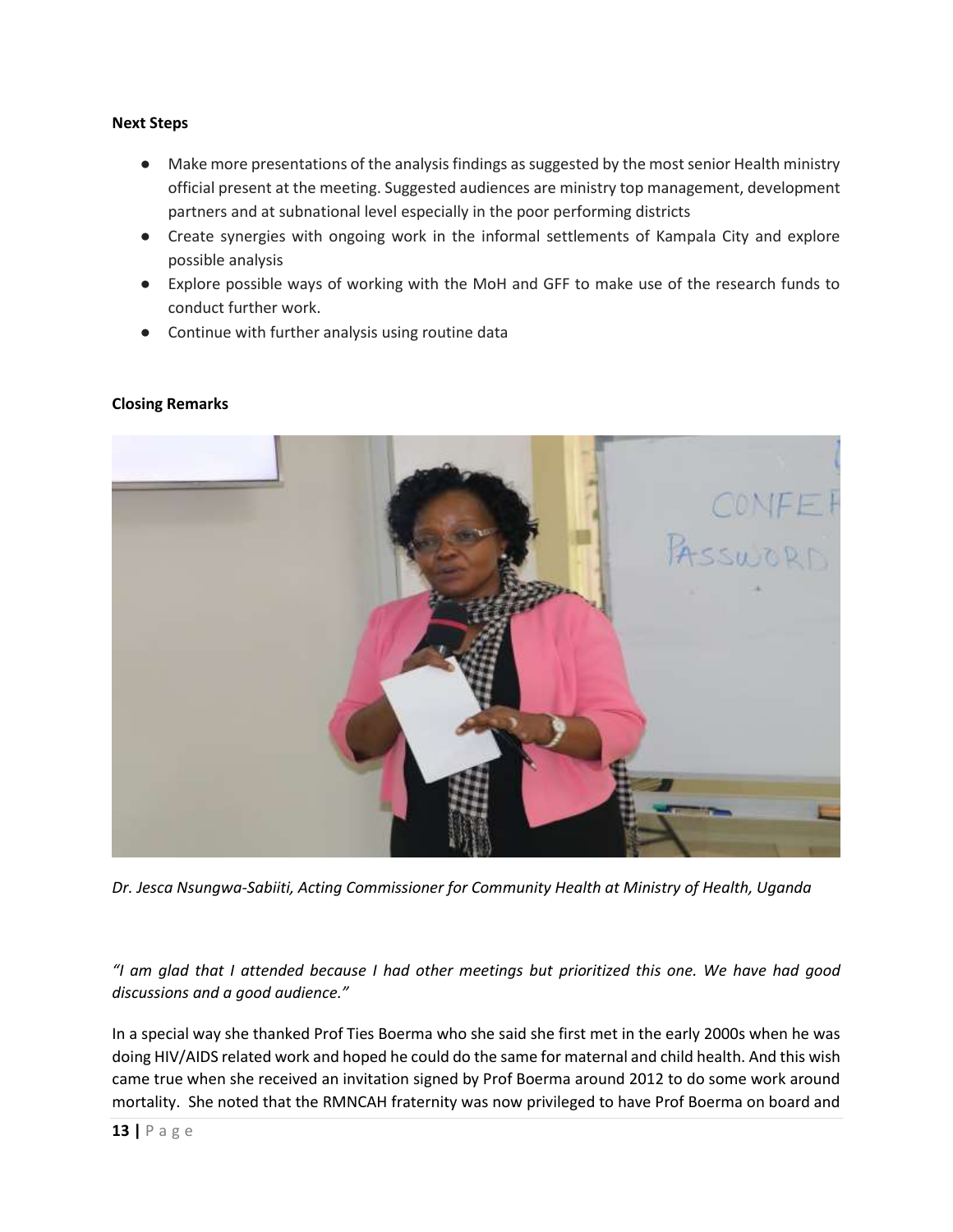would benefit from his knowledge and experience. Dr Nsungwa also thanked APHRC and Makerere University for undertaking this equity analysis work.

She said despite the meagre funding for such important work [Equity analysis], it brought to the fore glaring gaps. Similarly, she thought the SDG era gives opportunity to create a difference in the lives of people and understanding the social determinants of health. She argued that following the equity analysis, the debate should now focus on three things:

# <span id="page-13-0"></span>**Defining Strategic Partnerships**

Dr Nsungwa said there was need to understand the kind of evidence needed to move forward and this can be done through partnerships and convening data generators and users. Development partners, clinicians, policy makers and representatives from regions that are struggling such as Karamoja, Bunyoro and Busoga as depicted in the equity analysis were among those she named as potential partners in the use of the presented results. She also implored Makerere University to map out in a concept the key persons to be involved in the discussions on inequity and exclusion, to bridge the policy and action gap.

# <span id="page-13-1"></span>**Linking datasets**

She acknowledged the need to map data and link dataset systems. The country was in the process of linking the Ministry of Health's DIHS2 data with that of the National Identification and Registration Authority which has among other roles the registration of births and deaths. Data systems on human resource, community and economy also needed to be interlinked, she added and called for the need to invest in strengthening the collection of routine data and analysis.

## <span id="page-13-2"></span>**Advocacy and mobilization**

Under this she observed the need to mobilize more key stakeholders and resources to move the RMNCAH agenda. This could be enhanced by building the capacity of the users of the analysis results.

Dr Nsungwa concluded by calling on the research team to expedite the expanded analysis and be available to present whenever called upon. She also suggested the need to change the message of the work done being presented as equity issues to exclusion because the analysis work was about the latter citing refugees, indigenous persons, islanders as some of the key populations beyond the urban vs rural analysis.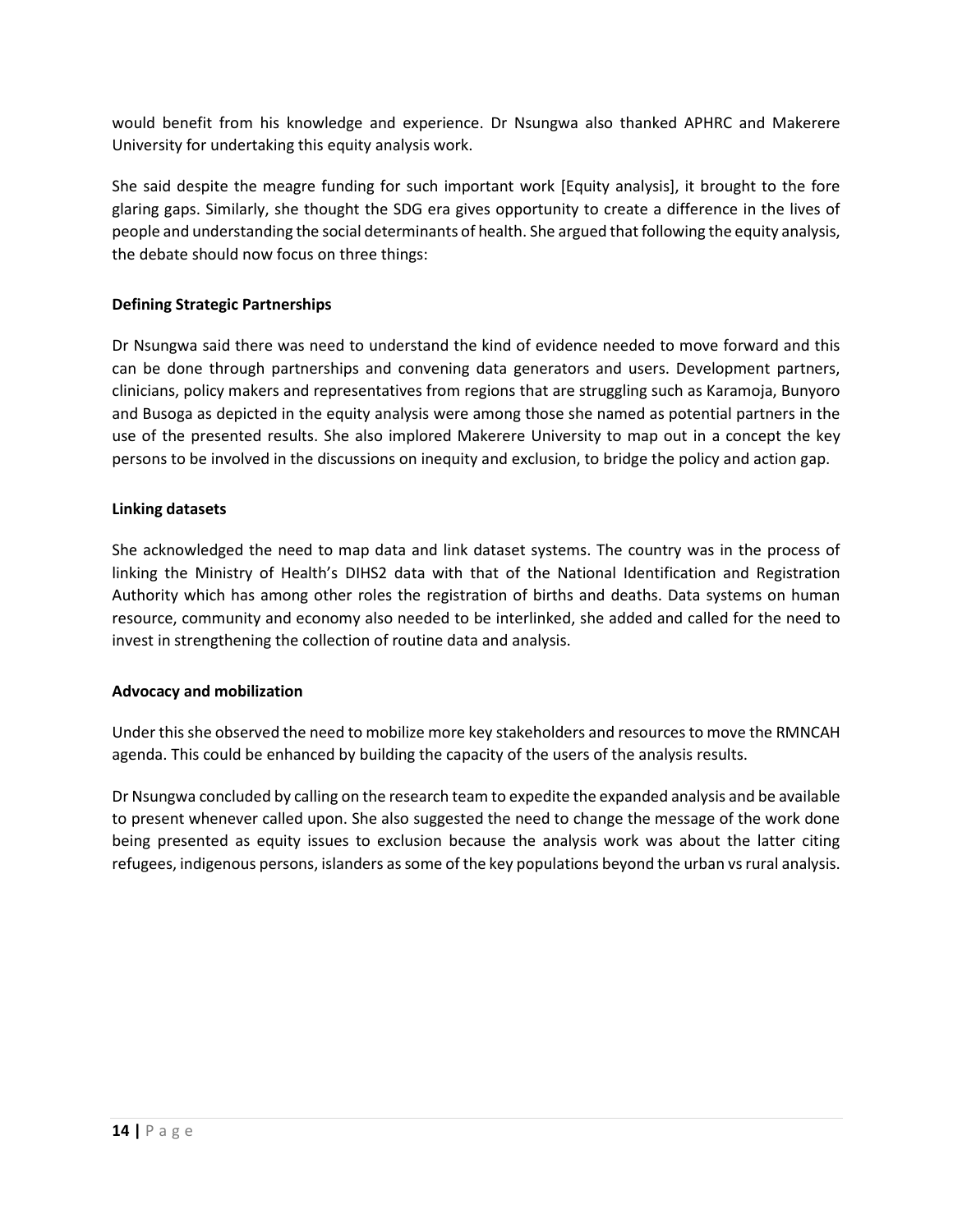# <span id="page-14-0"></span>**Appendices (Program and Attendance)**

# **Programme**

#### **MAKERERE UNIVERSITY SCHOOL OF PUBLIC HEALTH (MakSPH)**

#### **AFRICAN POPULATION AND HEALTH RESEARCH CENTER (APHRC)**

# SHARING EVIDENCE AND LESSONS LEARNED – AND DEFINING THE FOCUS OF FUTURE PRIORITY ANALYSIS FROM THE COUNTDOWN TO 2030 INITIATIVE FOR REPRODUCTIVE, MATERNAL, NEWBORN, CHILD AND ADOLESCENT HEALTH (RMNCAH) IN UGANDA TO INFORM GOVERNMENTAL DECISION MAKING

#### Dissemination and Analysis Prioritization areas Meeting

#### SEPTEMBER 13, 2019 |FAIRWAY HOTEL KAMPALA, UGANDA

#### **Programme**

| <b>TIME</b>        | <b>SESSION</b>                                                                       | <b>TOPIC</b>                                                                           | <b>PRESENTER</b>                                  | <b>CHAIR</b>                 |
|--------------------|--------------------------------------------------------------------------------------|----------------------------------------------------------------------------------------|---------------------------------------------------|------------------------------|
| $08:00 - 9:00$     | Registration                                                                         |                                                                                        | <b>MakSPH</b>                                     |                              |
| $09:00 - 9:15$     | Opening<br>remarks                                                                   | Introductions and welcome<br>remarks                                                   | Prof. Peter Waiswa                                | Dr Elizabeth Ekirapa-Kiracho |
| $09:15 - 9:30$     | Opening<br>remarks                                                                   | Perspectives and meeting<br>objectives                                                 | Prof. Waiswa                                      |                              |
| $09:30 - 9:50$     | <b>Short Remarks</b>                                                                 | World Bank/GFF                                                                         | Dr Grace Murindwa                                 |                              |
|                    |                                                                                      | Ministry of Health                                                                     | MoH                                               |                              |
|                    | Theme: Leaving no woman behind: Evidence on inequalities in indicators for RMNCAH in | Dr. Grace Murindwa                                                                     |                                                   |                              |
| $09:50 -$<br>10:50 | Plenary 1                                                                            | Methods and Results from<br>Count down work                                            | Ms Geraldine Agirembabazi<br>& Prof. Peter Waiswa |                              |
| $10:50 -$<br>11:20 |                                                                                      | Future Analysis: what could<br>be the focus to inform<br>national RMNCAH<br>priorities | Prof. Ties Boerma                                 |                              |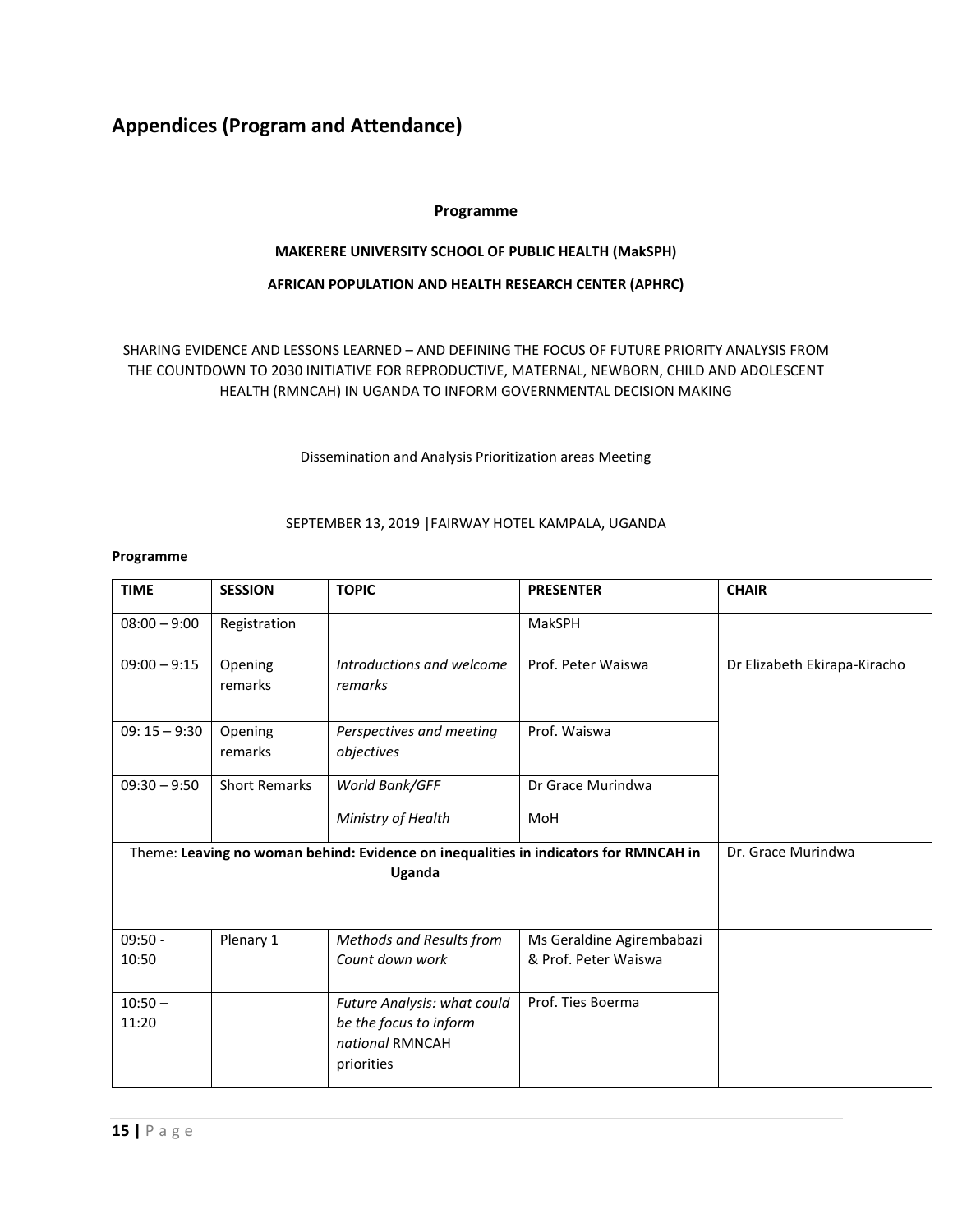| $11:20 -$   | <b>BREAK</b>                                                    |                              |                          |                          |  |
|-------------|-----------------------------------------------------------------|------------------------------|--------------------------|--------------------------|--|
| 11:40       |                                                                 |                              |                          |                          |  |
|             | Discussion of Results so far and Priorities for future analysis |                              |                          |                          |  |
| $11:40 -$   | Plenary 2                                                       | Q &A + Discussion of         |                          | Dr. Grace Murindwa       |  |
| 12:10       |                                                                 | Results                      | All                      |                          |  |
|             |                                                                 |                              |                          |                          |  |
| $12:10 -$   |                                                                 | Discussion of Priorities for |                          |                          |  |
| 12:40       |                                                                 | future analysis              | MakSPH/APHRC/Countdown   |                          |  |
|             |                                                                 |                              | 2030                     |                          |  |
|             |                                                                 |                              |                          |                          |  |
| 12:40-13:10 |                                                                 | Panel discussion on way      | MoH, MakSPH, APHRC, GFF, |                          |  |
|             |                                                                 | forward & Future work        | <b>WB</b>                |                          |  |
|             |                                                                 |                              |                          |                          |  |
| 13:10-13:30 | Closing remarks                                                 |                              |                          | Dr Jesca Nsungwa Sabiiti |  |
| 13:30       | <b>LUNCH &amp; Departure</b>                                    |                              |                          |                          |  |
|             |                                                                 |                              |                          |                          |  |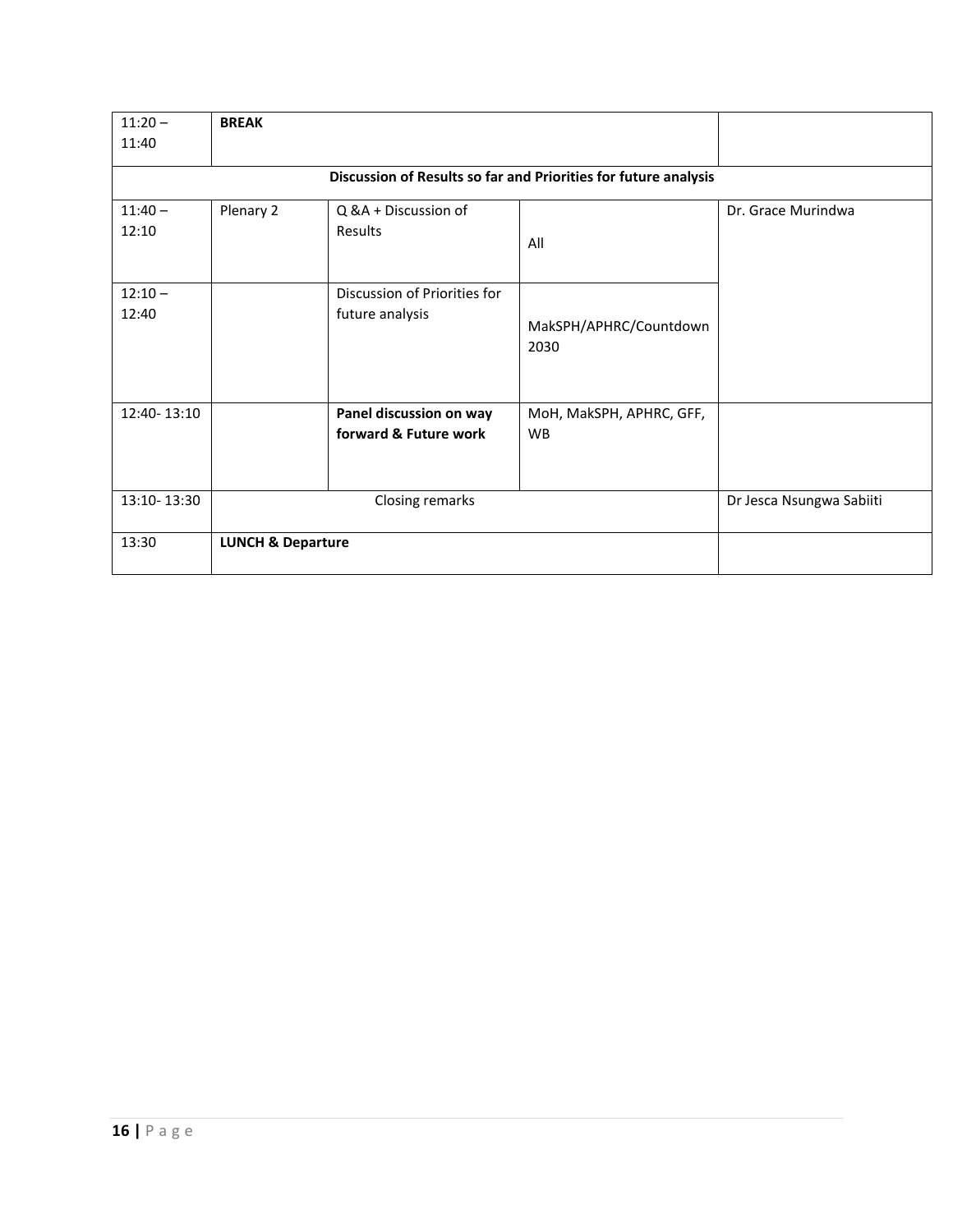# **Participants**

# **REGISTRATION FORM**

| No.          | <b>Name</b>            | Organization            | <b>Telephone No.</b> | <b>Email</b>               |
|--------------|------------------------|-------------------------|----------------------|----------------------------|
| $\mathbf{1}$ | Grace Naikazi          | Mildmay Uganda          | 0777014111           | gracenaikazi@mildmay.or.ug |
| 2.           | Kakaire Ayub           | <b>MakSPH</b>           | 0772440864           | akakaire@musph.ac.ug       |
|              | Kirunda                |                         |                      |                            |
| 3.           | Prof Peter             | <b>MakSPH</b>           | 0772405357           | pwaiswa@musph.ac.ug        |
|              | Waiswa                 |                         |                      |                            |
| 4.           | Inhensiko K.           | MakSPH                  | 0772014235           | j.inhensiko@gmail.com      |
|              | Justine                |                         |                      |                            |
| 5,           | Prince Musanje R.      | <b>BUYODEKO</b>         | 0751212020           | infobuyodeco@gmail.com     |
| 6            | Joseph Odoi            | MakSPH                  | 0755353169           | Jose27jones@gmail.com      |
| 7.           | Dr. Evelyn             | <b>MSWNH</b>            | 0772534247           | enmubiru@yahoo.com         |
|              | Nabunya                |                         |                      |                            |
| 8            | Christopher            | <b>Kenrios Consults</b> | 0703580860           | chrismwanye@live.com       |
|              | Mwanje                 |                         |                      |                            |
| 9.           | Hilda Namakula         | <b>MakSPH</b>           | 0789331812           | hildanamakula@yahoo.com    |
| 10.          | Geraldnine             | MakSPH                  | 0751964905           | ageraldine@gmail.com       |
|              | Agirembabazi           |                         |                      |                            |
| 11.          | Dr. Grace              | World Bank/ GFF         | 0722484849           | gmurindwa@worldbank.org    |
|              | Murindwa               |                         |                      |                            |
| 12.          | Andrew Ochaya          | Plan International      | 0779884815           | andrewochay@plan-          |
|              |                        |                         |                      | international.org          |
| 13.          | Dr Monica Okuga        | MakSPH                  | 0772556660           | mokuga@musph.ac.ug         |
| 14.          | Allan Mugusha          | <b>IRCU</b>             | 0772502425           | allanmsha@ircu.or.ug       |
| 15.          | Abubaker               | SAMASHA                 | 0701166638           | asjnaendo@samasha.org      |
|              | Nakendo                |                         |                      |                            |
| 16.          | Prof Ties Boerma       | Countdown 2030          | +12042947963         | Ties.Boerma@umanitoba.ca   |
| 17.          | Lynette Kamau          | <b>APHRC</b>            | +254720814036        | lkamau@aphrc.org           |
| 18.          | Ronald Kananura        | MakSPH                  | 0705151722           | mk.ronald@musph.ac.ug      |
| 19.          | Harriet Adong          | MakSPH-RAN              | 0772470626           | hadong@ranlab.org          |
| 20           | Dr Elizabeth           | <b>MakSPH</b>           | 0772408134           | ekky@musph.ac.ug           |
|              | Ekirapa-Kiracho        |                         |                      |                            |
| 21.          | Sarah Namwase          | MoH                     | 0772589230           | naksarah@gmail.com         |
| 22.          | Frank Mugabe           | <b>NUDIPU</b>           | 0775132643           | mgbfrank@gmail.com         |
| 23.          | Robina Biteyi          | White Ribbon            | 0771872172           | biteyi.robina@gmail.com    |
|              |                        | Alliance                |                      |                            |
| 24.          | <b>Wilbert Ntege</b>   | MoH                     | 0780480876           | ntegemav@gmail.com         |
| 25.          | Francis J. Ogwal       | <b>ACHEST</b>           | 0772895549           | jowapit@chest.org          |
| 26.          | <b>Enos Paul Emulu</b> | <b>ACHEST</b>           | 0779801475           | pemulu@chest.rog           |
| 27.          | Lydia Kabwijamu        | MakSPH                  | 0772699393           | Ikabwijamu@musph.ac.ug     |
| 28.          | Dr Hanifah             | <b>Uganda Medical</b>   | 0772750708           | hsengendo5@yahoo.com       |
|              | Sengendo               | Association             |                      |                            |
| 29.          | Dr Gloria Kisaakye     | <b>World Vision</b>     | 0752513034           | gloria ndagire@wvi.org     |
|              | Ndagire                |                         |                      |                            |